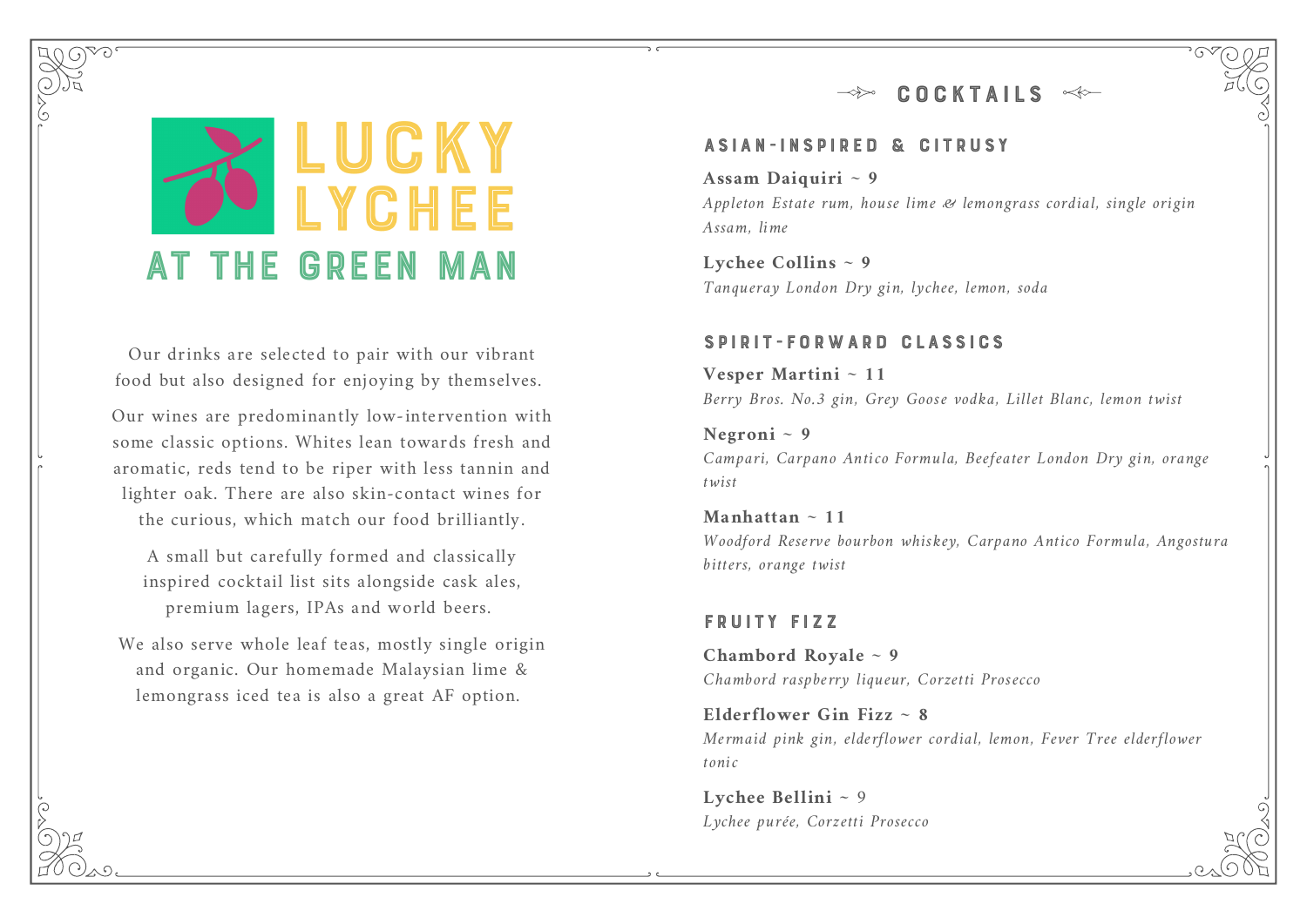**SPARKLING** 

#### **Corzetti Prosecco DOC Spumante Extra Dry, NV, Prosecco, Italy ~ 6(125ml)/ 25(btl)**

A fresh, light and elegant style of Prosecco. Soft with floral aromas and flavours of citrus fruits, pears and a touch of sweet melon.

#### **Cava Mirgin Gran Reserva Brut Nature, Alta Alella, 2017, Catalonia, Spain ~ 35(btl)**

A blend of Pansa Blanca, Macabeu, Parellada from organic vineyards. Aged for 18 months before disgorgement, the result is fresh but with real depth and complexity - delicate creamy citrus, green apple and floral hints.

#### **Crémant de Bourgogne Rosé Brut, Domaine Deliance, NV,** Burgundy, France  $\sim$  38(btl)

A refreshing and elegant palate of red and citrus fruit notes, with complexity and weight. Made in the traditional method and aged for over 20 months on lees prior to disgorging, it is a dead ringer for a quality rosé Champagne.

## **Palmer & Co Brut Reserve, NV, Champagne, France ~ 48(btl)**

A rich, harmonious, aromatic palate of citrus, pears, apples and apricots, with subtle notes of hazelnuts and brioche. The 4-year lees ageing is longer than most of its counterparts and required by law, gives it refinement and complexity.

Wines by the glass can be served in 125ml measures by request

## **Verdejo Rueda, Cuatro Rayas, 2019, Castilla y Leon, Spain**  $\sim 5.5(175 \text{ml})/22(\text{bt}$

WHITE

Clean, powerful and fresh on the nose, the palate is full of fruity, herbal flavours and a touch of fennel on the finish. A great alternative to Sauvignon Blanc but mellower in intensity and acidity.

#### **Verdejo Viura, Axial Vinos, 2020, Cariñena, Spain ~27(btl)** Cheerful, food friendly white blend from heartland Spain. Verdejo is crisp and fresh whilst the Viura adds fruit and weight to the wine. A pleasing floral aroma plus melon, pear, lime, and a hint of banana.

#### **St Vincent Chardonnay, Domaine Muret, 2020, Pay d'Oc,** France  $\sim 6.5(175 \text{ml})/27(\text{bt}l)$

A fresh and rounded Chardonnay, with freshness and soft notes of white and tropical fruits. Subtle use of oak, and dry on the finish with a silky texture. Situated in the village of Castelnau-de-Gers in the heart of Picpoul country, the vines are cultivated on a low intervention principle.

## **Little James Basket Press Sauvignon Blanc Viognier, St Cosme, 2020, Languedoc-Roussillon, France ~ 7(175ml)/ 28(btl)**

Medium dry, fresh acidity, unoaked. With aromas and flavours of peach blossoms, fennel, apricots, grapefruit, lychees, and mangos.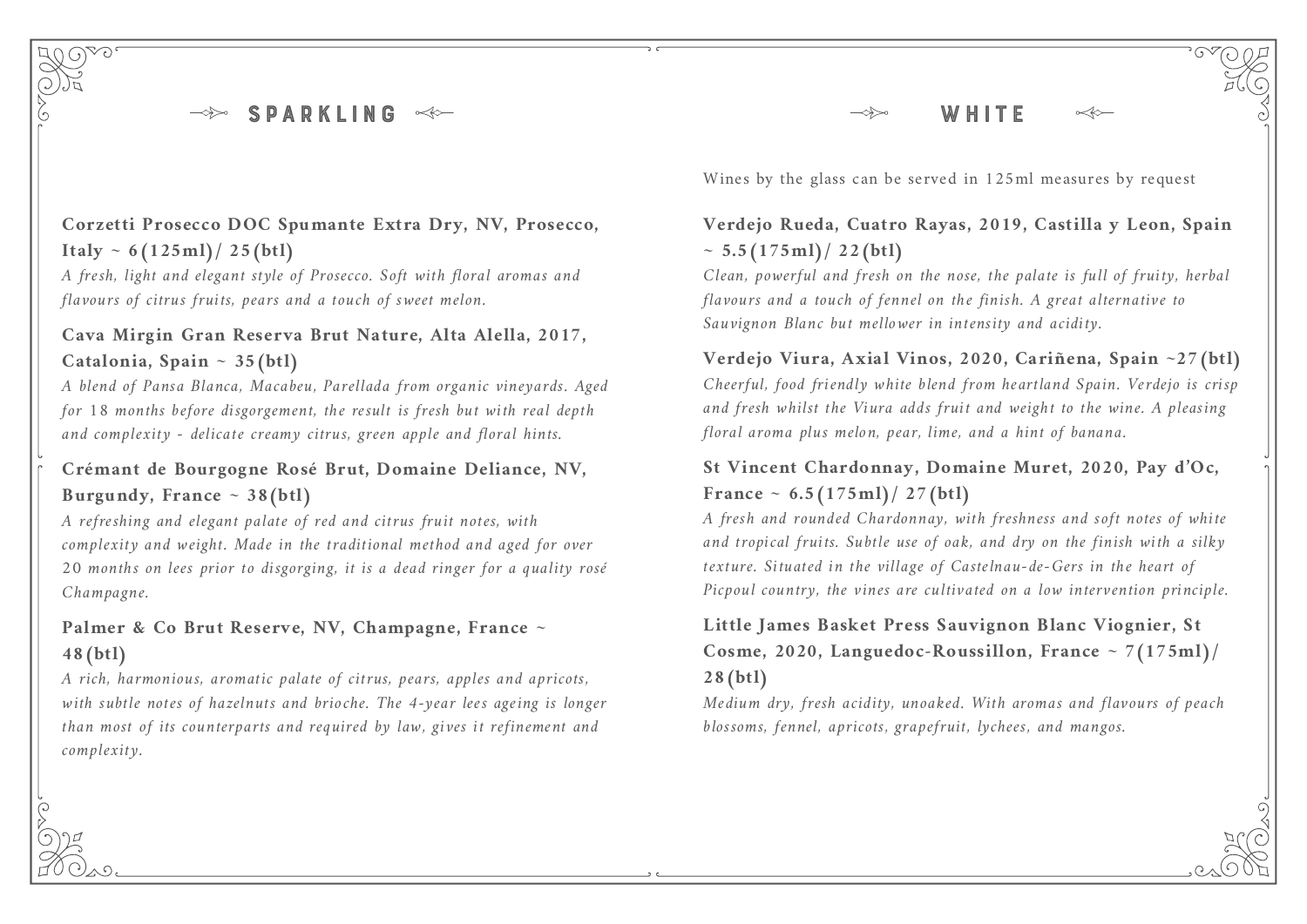Wines by the glass can be served in 125ml measures by request Wines by the glass can be served in 125ml measures by request

## **Uby No 3 Colombard-Sauvignon Blanc, Domaine d'Uby, 2021, Gascony, France ~ 7(175ml)/ 28(btl)**

Lovely, zippy and aromatic wine from organic fruit left in stainless steel tanks to preserve the fruit qualities. Fresh and easy drinking with grapefruit and lemon notes

#### **Viognier, Domaine Muret, 2020, Pay d'Oc, France ~ 29(btl)**

Aromatic and peachy! Lots of floral notes with subtle stone fruit flavours and just a hint of bitterness on the finish, sits well spicy food.

## **Thörle Riesling Dry, Weingut Thörle, 2021, Rheinhessen, Germany ~ 32(btl)**

Benchmark Dry Riesling from brothers Christoph and Johannes Thörle has converted many Riesling doubters with its fantastic texture, lemon sherbet palate, and minerality. With bright acidity and a complex finish, it is excellent to pair with our food.

## **Xarel-lo fermented in Amphoras, Loxarel, 2019, Penedes, Spain ~ 36(btl)**

Fascinating wine with incredible depth and mouthfeel from 4th generation Cava producers. Biodynamic and incorporates as much of nature as is possible in the winemaking process, down to using goats to de-leaf the vines. From older vines and is aged for 8 months in clay amphora prior to bottling. It is steely fresh, bright, with complex notes of citrus, pear, and herbs.

# $\rightarrow$  ORANGE/ ROSE  $\rightarrow$

## **Vol de Nuit Rosé, Le Loup Bleu, 2021, Cotes de Provence, France ~ 8(175ml)/ 32(btl)**

Classic pale pink wine from the hills above Puyloubier in Provence owned by French couple Marc and Sylvie Dubois who work by hand without chemical intervention. This is all about Spring and Summer and it's a pleasure to drink with cherry, peach, and redcurrant on the nose. On the palate it is clean, fresh and complex with some fennel notes too.

#### **Taronja de Gris Orange, Domaine Lafage, 2020, Languedoc-Roussillon, France ~ 32(btl)**

Full bodied and aromatic with lively flavours. On the nose the aromas are perfumed with hints of orange peel and ginger spice. On the palate it is refreshing with tannic grip and a twist of bitterness like you might find with a negroni. Quirky and intriguing but hopefully not for the sake of it!

#### **Vea Trebbiano Macerato Orange, Pietro Beconcini, 2019, IGT Toscana, Italy ~ 38(btl)**

Winemakers Leo and Eva Bellagamba produce this delicious and rich skin contact wine from small amounts of Trebbiano that Leo grows organically. With notes of mandarin peel, orange blossom, backed up by some smokiness of white pepper and spiced ginger. Pairs perfectly well with our chicken curry, rendang, satay, karaage and even Marmite chicken, it's not surprising it's our favourite!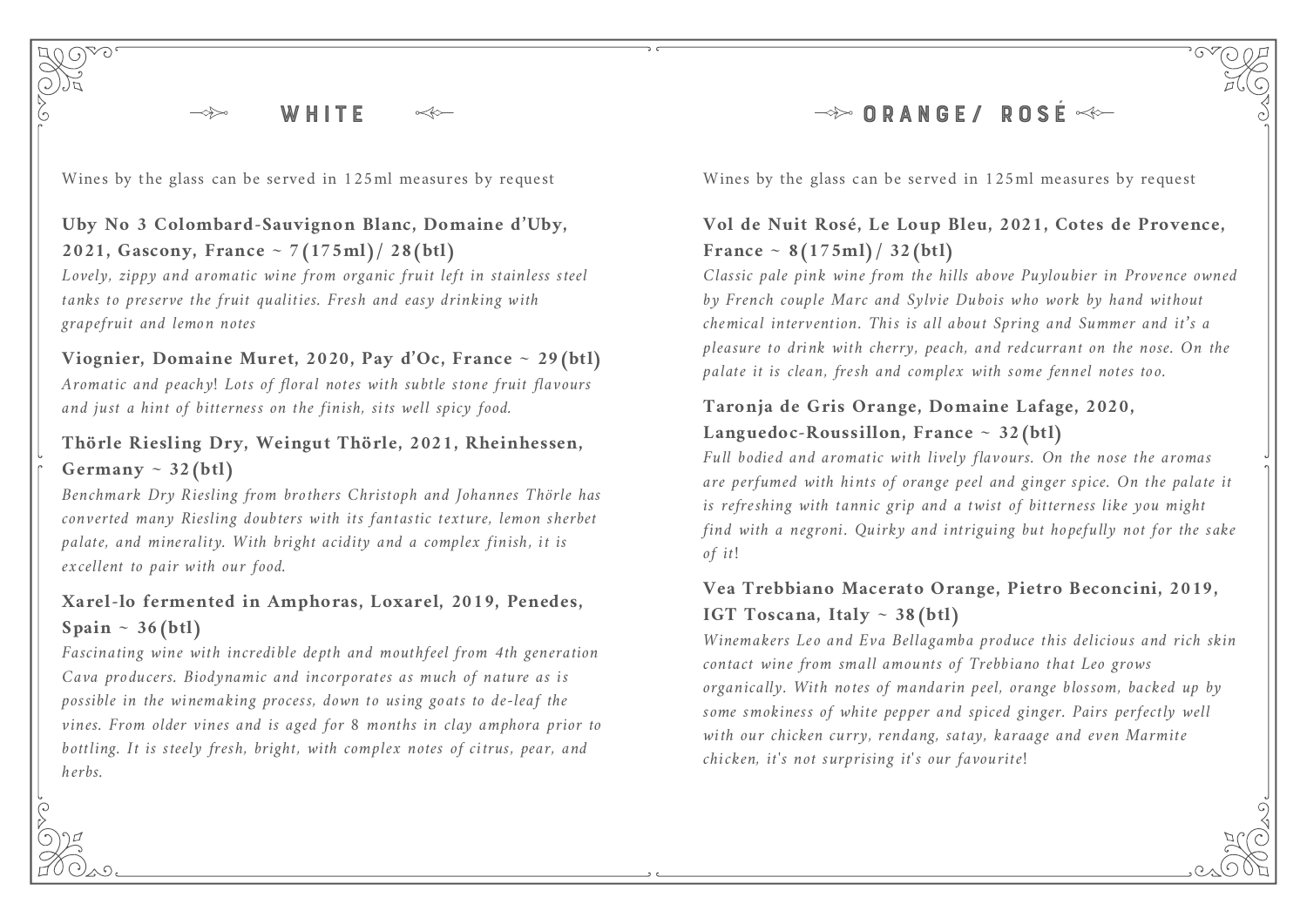#### **Carignan Grenache, Le Troubadour, 2020, Languedoc, France ~ 5.5(175ml)/ 22(btl)**

A soft, fruity and easy drinking red, with flavours of plums and blackberries.

## **Primitivo IGP Salento, Masseria Borgo dei Trulli, 2020, Puglia, Italy ~ 6(175ml)/ 24(btl)**

Intense ruby in colour, this wine displays aromas of black cherries, prunes, spice and white pepper. The mouthfeel is full-bodied, velvety and elegant, with soft yet firm tannins and a long, lingering finish.

## **Petit Moulin de L'Enclos Rouge, Domaine Muret, 2021, Pay d'Oc, France ~ 6.5(175ml)/ 26(btl)**

Part of Christophe Muret's 'pouring wine' range made from younger vines located closer to his winery. His red blend of Cabernet Sauvignon, Syrah, Grenache is soft, supple, round, smooth and works with or without food.

#### **Fleurie Millesime Gamay, Cave de Fleurie, 2020, Beaujolais, France ~ 28(btl)**

Soft and fresh, with ripe red berry fruit flavours and delicate light powdery tannins. Pairs well with spicy dishes. Cave de Fleurie dates all the way back to WWI, when the women of the village tended to the vines while the men were at the front line.

Wines by the glass can be served in 125ml measures by request Wines by the glass can be served in 125ml measures by request

RED

## **Gaznata Garnacha Joven, Don Juan del Aguila, 2020, Sierra Gredos, Spain ~ 29(btl)**

From high altitude old and untampered Garnacha vines grown organically on parcellated slopes in the Sierra Gredos mountains. This is a fun wine full of spice, candy and soft tannins.

#### **Haute Cotes de Fruits Malbec, Fabien Jouves, 2021, VDF Cahors, France ~ 32(btl)**

Malbec like you have never tasted before. An expressive and complex biodynamic wine, made with a light extraction from 20 year-old vines, this is supple, lively and incredibly drinkable. Fresh with a distinct minerality and crisp juiciness that is incredibly moreish.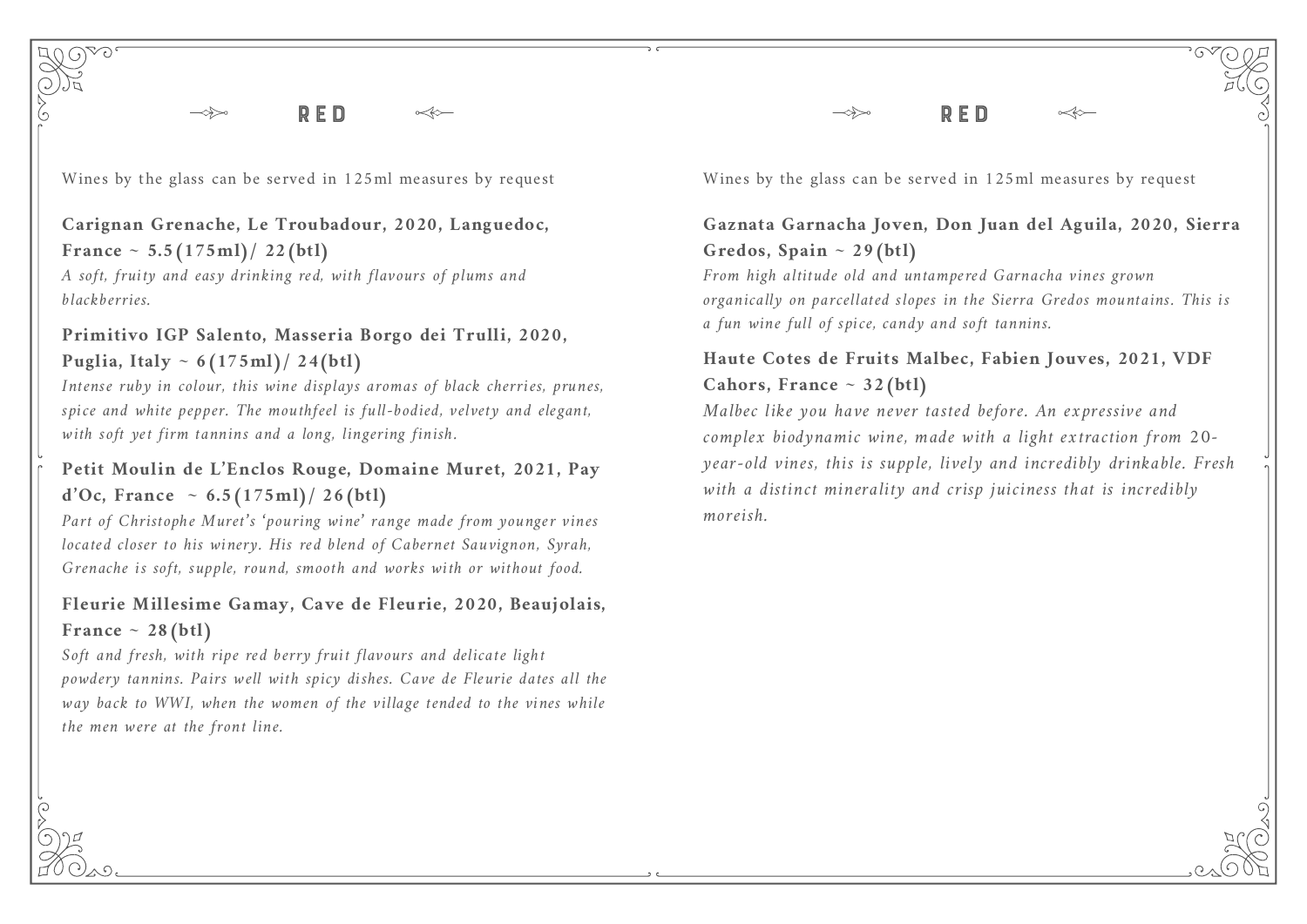## KEG BEERS & CIDER

**Amstel 4.1% ~ 5 Guinness 4% ~ 5.3 Aspall 5.5% ~ 5.3**

**Estrella Damm 4.6% ~ 5.5**

**Peroni 5.1% ~ 5.8**

**Beavertown Neck Oil 4.3% ~ 6.3**

#### CASK ALES

 $\lll$ 

**Green Man House Ale 3.9% ~ 4.6**

**Old Hoppy Hen 4.2% ~ 4.8**

BOTTLED BEERS ≪≪

**Corona 4.5% ~ 3.8 Modelo Especial 4.5% ~ 4 Peroni Gluten Free 5.1% ~ 4 Beavertown Gamma Ray 5.4% ~ 5 Sierra Nevada Pale Ale 5.6% ~ 5.5 Brooklyn Special Effects 0.4% ~ 4 Estrella Galicia 0.0% ~ 3**

S P IRI T S ≺≪ Served in 50ml measures - please ask if you'd like 25ml insteadGIN  $\prec\!\!\!\prec$ **Beefeater** London, England  $\sim$  5.6 Hayman's London Dry Gin London, England  $\sim 6$ **Bombay Sapphire** Hampshire, England **~ 6 Tanquerey London Dry** Fife, Scotland  $\sim 6$ **Nordés Atlantic Galician Gin** Galicia, Spain **~ 7**

**Fords London Dry Gin** London, England **~ 7**

**Beefeater** 24 London, England  $\sim$  7

**Martin Miller's** England **~ 7**

**Bombay Sapphire Sunset** Hampshire, England **~ 7 Scapegrace Gin Classic** Southern Alps, New Zealand **~ 8 Pollination Gin** Machynlleth, Wales **~ 8 Mermaid Pink Gin** Isle of Wight, England **~ 8 Mermaid Gin** Isle of Wight, England **~ 8**

> **No. 3 Gin** Holland **~ 8** The Botanist Islay, Scotland  $\sim 8$

**Hendrick's** Ayrshire, Scotland **~ 8**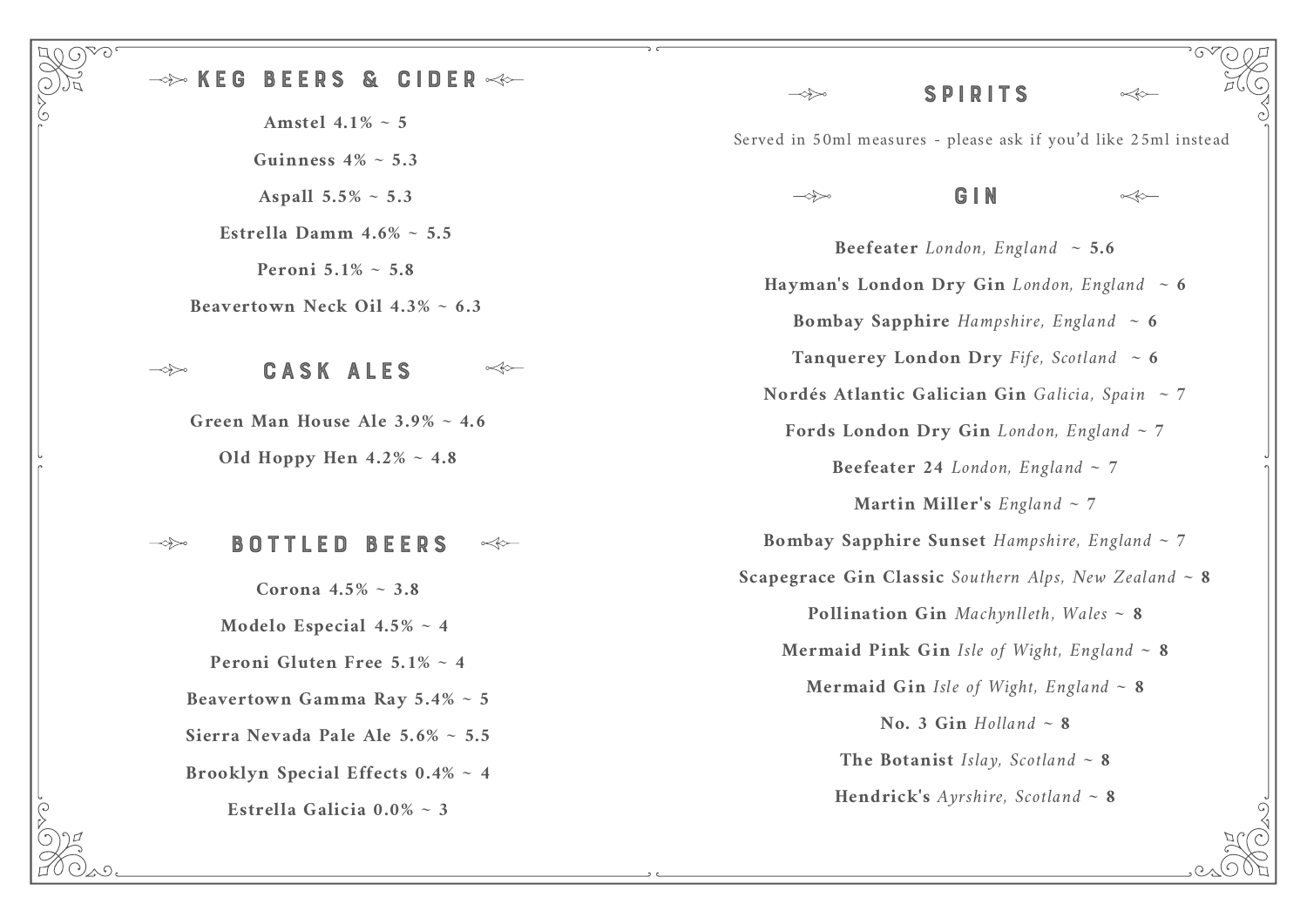## VODKA WHI SKE Y

**Nikka Blended Whisky** Japan **~ 7 Bulleit Bourbon** Kentucky, USA **~ 7 Four Roses Yellow Label Bourbon** Kentucky, USA **~ 7 Four Roses Small Batch Bourbon** Kentucky, USA **~ 8 Woodford Reserve Bourbon** Kentucky, USA **~ 8 Nikka Days** Japan **~ 9 Bulleit Rye** Kentucky, USA **~ 9 Laphroaig 10yo Single Malt** Islay, Scotland **~ 10 Glenfarclas 10yo Single Malt** Speyside, Scotland **~ 10 Nikka Pure Malt Red Label** Japan **~ 12 Mars Maltage Cosmo** Shinshu, Japan **~ 12 Nikka Pure Malt White** Japan **~ 12 Nikka From the Barrel** Sapporo, Japan **~ 12**

**Finlandia** Ilmajoki, Finland **~ 5** Tito's Austin,  $USA \sim 7$ **Grey Goose** Picardy, France **~ 9 Mermaid Salt Vodka** Isle of Wight, England **~ 9**

 $\Longrightarrow$ 

RUM

 $\propto\leftrightarrow$ 

 $\lll$ 

**Koko Kanu Rum** Kingston, Jamaica **~ 5 Havana Club 7 Year Old** San Jose, Cuba **~ 6 Appleton Estate Signature Blend** Nassau Valley, Jamaica **~ 6 Havana Club Cuban Spiced** San Jose, Cuba **~ 6**

AGAVE

**El Jimador Reposado Tequila** Jalisco, Mexico **~ 6 El Jimador Blanco Tequila** Jalisco, Mexico **~ 6 Monte Albán Mezcal** Oaxaca, Mexico **~ 8**

 $\lll$ 

**Courvoisier VSOP Fine Cognac** Cognac, France **~ 9**

BRANDY

**Cardenal Mendoza** La Mancha, Spain **~ 12**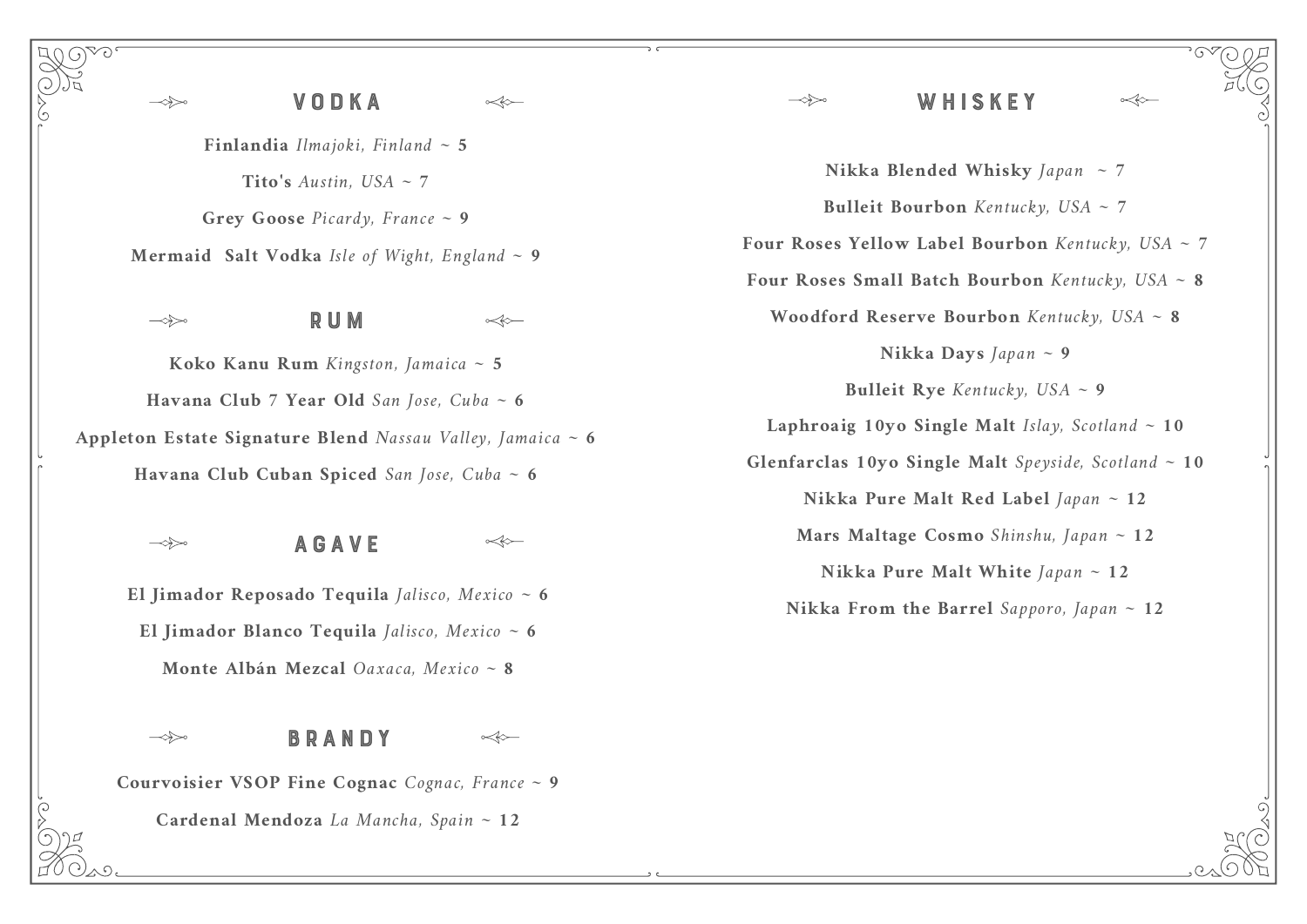#### LIQUEURS & VERMOU

**Dolin Chambery Dry Vermouth ~ 4**

**Dolin Chambery Vermouth Rouge ~ 4**

**Lillet Blanc ~ 4**

Aperol  $\sim$  4

**Cointreau Orange Liqueur ~ 5**

Fernet-Branca  $\sim$  5

**Carpano Antica Formula Vermouth ~ 5**

**Campari ~ 5**

Chambord  $\sim 6$ 

**Cocchi Vermouth di Torino ~ 6**

#### SOFTS & SODAS  $\Longrightarrow$

**Lemonade ~ 1.6/ 3.2 Coke Zero ~ 1.6/ 3.2 Coke ~ 1.75/ 3.5**

**Fever-Tree Range ~ 2** Light Tonic, Ginger Ale, Lemon Tonic Water, Elderflower Tonic Water, Indian Tonic Water, Mexican Lime Soda

**Nicole's Lime & Lemongrass Iced Tea ~ 4**

Single origin Assam, house lime & lemongrass cordial, lime. One of the most popular drinks in Malaysia with our own twist!

**Mavrik Aromatic G&T (AF) ~ 4.5** Carbonated New Forest Spring Water, quinine, juniper berries, tonic and Italian bitters.

**Mavrik Venetian Spritz (AF) ~ 4.5** Carbonated New Forest Spring Water, quinine, orange, rhubarb and grapefruit

**Mavrik Dark & Stormy (AF) ~ 4.5** Carbonated New Forest Spring Water, natural lime juice, ginger and rum flavourings and bitters.

**Highland Spring Still (330/ 750ml) ~ 2/ 4**

**Highland Spring Sparkling (330/ 750ml) ~ 2/ 4**